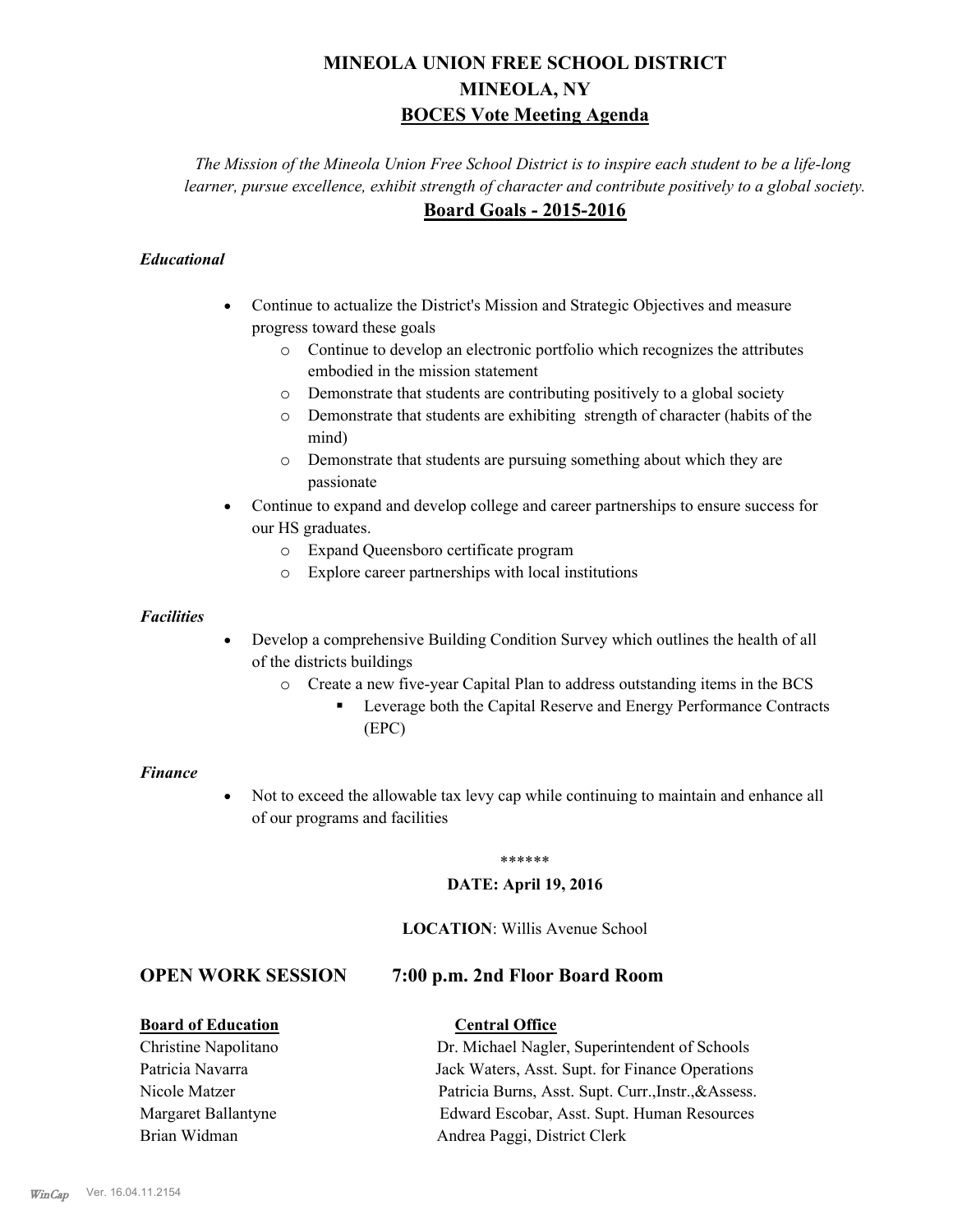**A. Call to Order** 

**B. Pledge of Allegiance**

**C. Reading of Mission**

- **D. Moment of Silent Meditation**
- **E. Dais & Visitor Introductions**

**F. New Business**

**Election of BOCES Candidates**

**RESOLUTION # 66 -BE IT RESOLVED** that the Mineola Board of Education cast one (1) vote for three of the following candidates listed below to fill the Board of Cooperative Educational Services of Nassau County (BOCES) for three (3), three (3) year terms commencing July 1, 2016.

| 1. Ronald Ellerbe     |     |  |
|-----------------------|-----|--|
| 160 Wallace Street    |     |  |
| Freeport, NY 11520    |     |  |
| Freeport UFSD         |     |  |
|                       |     |  |
| 2. Fran N. Langsner   |     |  |
| 253 Aspen Court       |     |  |
| Wantagh, NY 11793     |     |  |
| Wantagh UFSD          |     |  |
|                       |     |  |
| 3. Laura Pierce       |     |  |
| 24 Cedar Road         |     |  |
| Westbury, NY 11590    |     |  |
| Westbury UFSD         |     |  |
| 4. Robert "BA" Schoen |     |  |
| 969 Hayes Street      |     |  |
| Baldwin, NY 11510     |     |  |
| <b>Baldwin UFSD</b>   |     |  |
|                       |     |  |
| <b>Motion:</b>        |     |  |
| Second:               |     |  |
|                       |     |  |
| Yes:                  | No: |  |
|                       |     |  |
|                       |     |  |
|                       |     |  |
|                       |     |  |
|                       |     |  |

**Passed: \_\_\_\_\_\_\_\_\_\_\_\_\_**